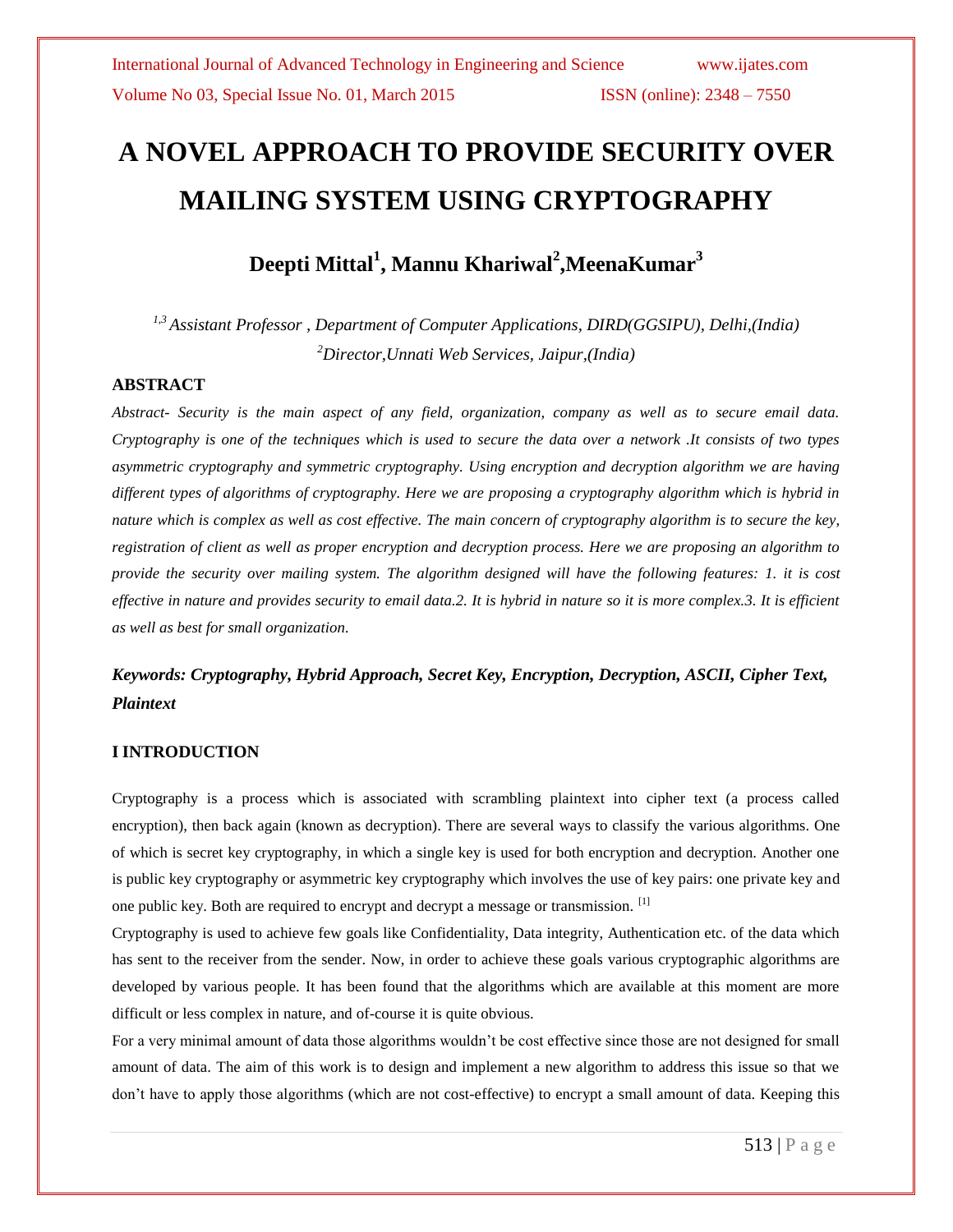# International Journal of Advanced Technology in Engineering and Science www.ijates.com Volume No 03, Special Issue No. 01, March 2015 ISSN (online): 2348 – 7550

goal in mind the proposed algorithm has been designed in a quite simple manner but of course not sacrificing the security issues.

# **II PROPOSED ALGORITHM**

We proposed a hybrid approach of cryptography algorithm which helps in securing mailing system over a network .In this algorithm cost is main aspect which is taken care .it is cost effective in nature and very simple. The approach consists of registration of client, secret key generation, and encryption and decryption process.

There will be mail application server and mail application client is there. Here this proposed algorithm is a mixture of two algorithms which is based on ASCII based cryptography

# **PROTOTYPE:**

# **ALGORITHM 1**

- 1. User sends registration details to server.
- 2. It will reach to the network.
- 3. Server received required details.
- 4. Generate secret key.
- 5. Add record to clients.



*A. Flowchart for Registration of Client*

# **ALGORITHM 2**

- 1. Start process n=0 secret ="";
- 2. Generate random number from 1-9.
- 3. Add number to the secret n++.
- 4. If n>4 then
- 5. Get the secret key otherwise
- 6. Go to step 2.



*B. Flowchart for Secret Key Generation*

# **ALGORITHM 3**

- 1. Initialize receive message ENC="".
- 2. Pick one character.
- 3. Get ASCII value to n.
- 4. Add n+ secret key=n'.
- 5. Take modulo of n' to 255=c.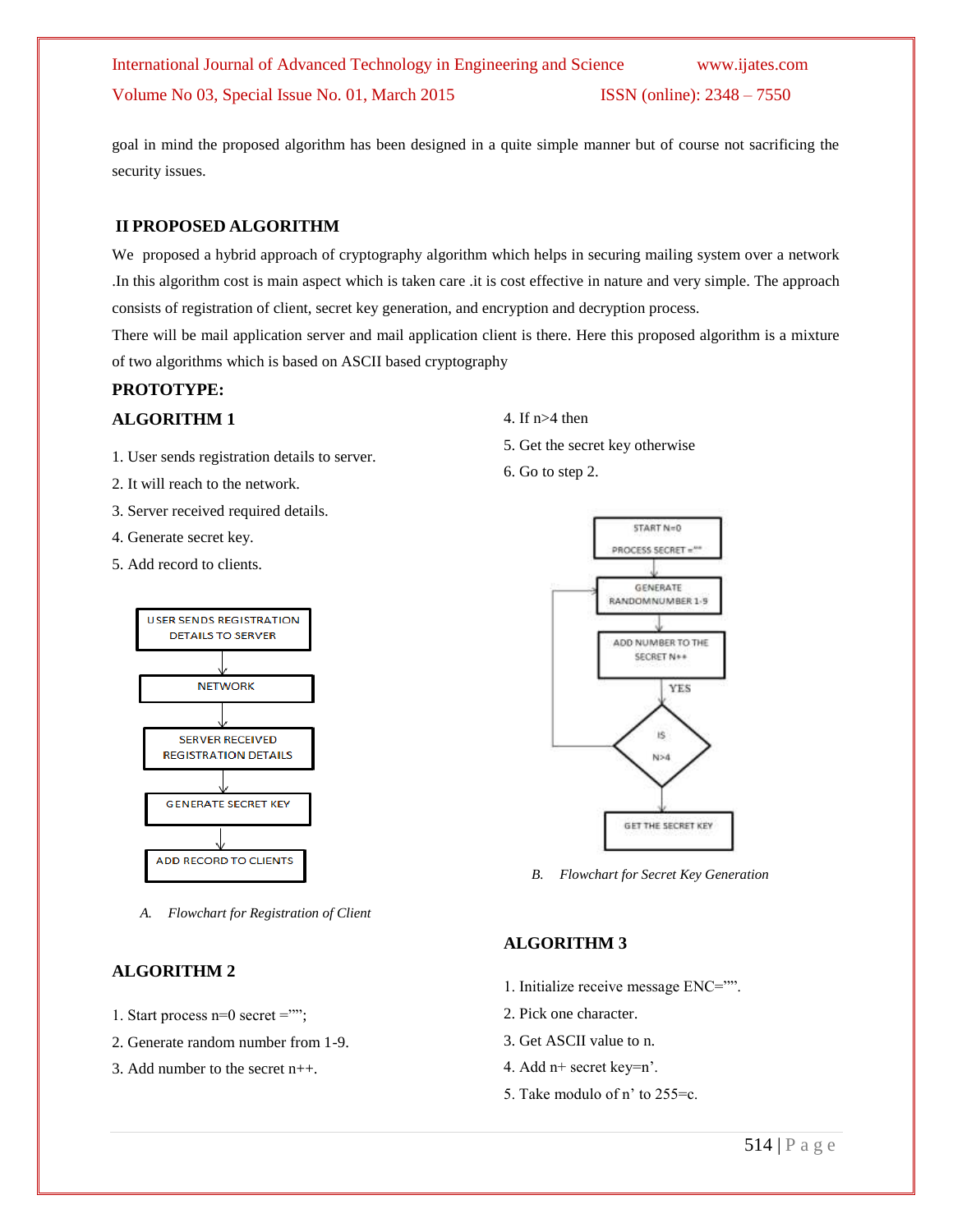# International Journal of Advanced Technology in Engineering and Science www.ijates.com Volume No 03, Special Issue No. 01, March 2015 **ISSN** (online): 2348 – 7550

6. Now get ASCII value of c add to encrypted message enc.

- 7. Generate the ASCII value of the alphabet.
- 8. Generate the corresponding binary value of it.
- 9. Reverse the 8 digit's binary number
- 10. Take a 4 digits divisor  $(>=1000)$  as the Key
- 11. Divide the reversed number with the divisor.

12. Store the remainder in first 3 digits & quotient in next 5 digits. If any of these are less than 3 and 5 digits then we need to add padding 0s (zeros) in the left hand side. Output will get.



# **ALGORITHM 4**

*C. Flowchart for Encryption Process*

# **III ADVANTAGES OF THE PROPOSED ALGORITHM**

- 1. The Algorithm is very simple in nature.
- 2. It works best for a small organization because it is cost effective.
- 3. For a small amount of data this algorithm will work very smoothly.
- 4. This algorithm is a hybrid approach which is more complex and effective in nature.
- 1. Initialize receives message DEC="".
- 2. Pick one character.
- 3. Get ASCII value to n.
- 4. Subtract n-secret key=n'.
- 5. Take modulo of n' to 255=c.
- 6. Now get ASCII value of c add to encrypted message enc.
- 7. Multiply last 5 digits of the cipher text by the Key
- 8. Add first 3 digits of the cipher text with the result Produced in the previous step.

9. If the result produced in the previous step i.e. step2 is not an 8-bit number we need to make it an 8-bit number.

10. Reverse the number to get the original text i.e. the plain text.



*D.Flowchart for Decryption Process*